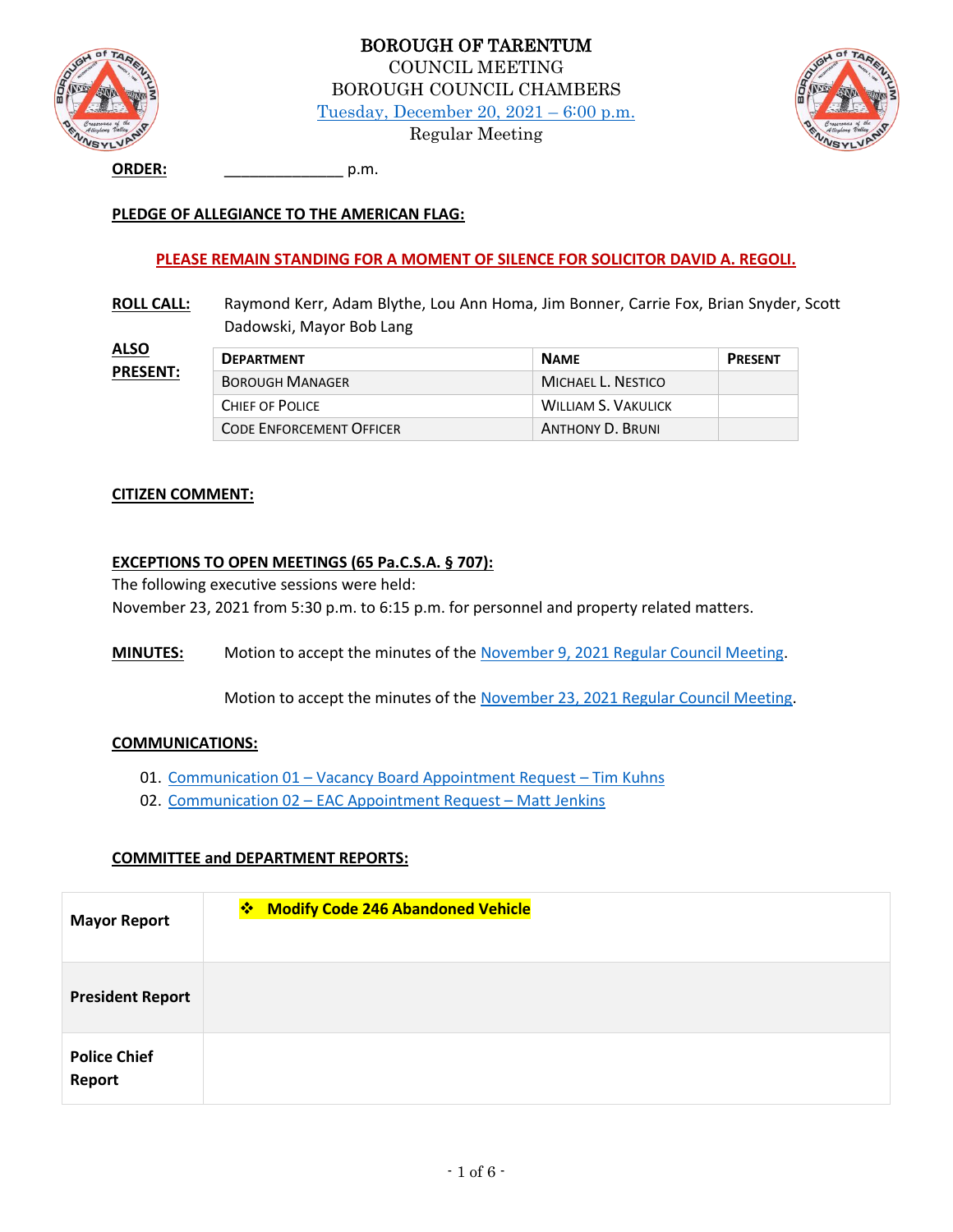

# BOROUGH OF TARENTUM COUNCIL MEETING BOROUGH COUNCIL CHAMBERS [Tuesday, December 20, 2021](http://tarentumboro.com/resources/meetings/2021-12-20-regular-council-meeting) – 6:00 p.m.

Regular Meeting



| <b>Code Officer</b><br><b>Report</b> | 2021.11 Monthly Report                                                                                                                                                                                                                                                                                                                                                                                                                                                                                                                                                                                                                                                                                                                                                                                                                                                                                                                                                                                                    |                      |                        |                                                                  |                 |
|--------------------------------------|---------------------------------------------------------------------------------------------------------------------------------------------------------------------------------------------------------------------------------------------------------------------------------------------------------------------------------------------------------------------------------------------------------------------------------------------------------------------------------------------------------------------------------------------------------------------------------------------------------------------------------------------------------------------------------------------------------------------------------------------------------------------------------------------------------------------------------------------------------------------------------------------------------------------------------------------------------------------------------------------------------------------------|----------------------|------------------------|------------------------------------------------------------------|-----------------|
|                                      | 2021.12 - Engineer Report                                                                                                                                                                                                                                                                                                                                                                                                                                                                                                                                                                                                                                                                                                                                                                                                                                                                                                                                                                                                 |                      |                        |                                                                  |                 |
| <b>Engineer Report</b>               | PROVIDE UPDATE REGARDING PROJECTS AND FUNDING CONTAINED IN 2022 BUDGET<br>MS4 reminder: Please be mindful of excessive salt on sidewalks which may run into our                                                                                                                                                                                                                                                                                                                                                                                                                                                                                                                                                                                                                                                                                                                                                                                                                                                           |                      |                        |                                                                  |                 |
|                                      | stormwater system.                                                                                                                                                                                                                                                                                                                                                                                                                                                                                                                                                                                                                                                                                                                                                                                                                                                                                                                                                                                                        |                      |                        |                                                                  |                 |
| <b>Manager Report</b>                | <b>Upcoming Events:</b><br>December 24-27, 2021 - Borough Office Closed for Christmas<br>December 28, 2021 - 6:00 PM - Recreation Board Meeting<br>December 30, 2021 - 6:00 PM - Borough Council Meeting *If Necessary*<br>December 31, 2021 - Borough Office Closed<br>January 4, 2022 - 6:00 PM - Borough Council Regular Meeting<br><b>Reports and Updates:</b><br>2021.11 - Legislative Locator<br>2021.11 - League Link<br>2021.11 - PELRAS Update<br>2021.11 - Allegheny County Council Connection Newsletter<br>Advertised for openings for the various board openings in 2022:<br>Vacancy Board (One opening), Planning Commission (Three openings), Zoning Hearing Board<br>(Two openings), Recreation Board (One opening), Civil Service Commission (One opening),<br>Environmental Advisory Council (One opening) and Emergency Management Coordinator.<br>Please send any letters of interest for these voluntary positions to Michael L. Nestico, Borough<br>Manager, 318 Second Avenue, Tarentum, PA 15084. |                      |                        |                                                                  |                 |
|                                      | <b>Sheriff Sale Listings (December 2021):</b>                                                                                                                                                                                                                                                                                                                                                                                                                                                                                                                                                                                                                                                                                                                                                                                                                                                                                                                                                                             |                      |                        |                                                                  |                 |
|                                      | Property:                                                                                                                                                                                                                                                                                                                                                                                                                                                                                                                                                                                                                                                                                                                                                                                                                                                                                                                                                                                                                 | <b>Auction #:</b>    | List:                  | Docket #:                                                        | Date:           |
|                                      | 622 Roup Street<br>319 W 9th Avenue                                                                                                                                                                                                                                                                                                                                                                                                                                                                                                                                                                                                                                                                                                                                                                                                                                                                                                                                                                                       | 020JUL21             | Postponed              | MG-20-000256                                                     | 1/3/2022        |
|                                      | 621 E 8th Avenue                                                                                                                                                                                                                                                                                                                                                                                                                                                                                                                                                                                                                                                                                                                                                                                                                                                                                                                                                                                                          | 006JUN20             | Postponed              | MG-19-000810                                                     | 1/3/2022<br>N/A |
|                                      | 305 W 9th Avenue                                                                                                                                                                                                                                                                                                                                                                                                                                                                                                                                                                                                                                                                                                                                                                                                                                                                                                                                                                                                          | 015FEB21<br>0250CT21 | Postponed<br>Postponed | GD-20-007634<br>MG-19-001081                                     | N/A             |
|                                      | 609 E 9th Avenue                                                                                                                                                                                                                                                                                                                                                                                                                                                                                                                                                                                                                                                                                                                                                                                                                                                                                                                                                                                                          | 021DEC21             | Sale List              | MG-20-000126                                                     | 3/7/2022        |
|                                      | 349 W 7th Avenue                                                                                                                                                                                                                                                                                                                                                                                                                                                                                                                                                                                                                                                                                                                                                                                                                                                                                                                                                                                                          | 082JUL19             | Postponed              | GD-17-016997                                                     | 1/3/2022        |
|                                      | <b>New Business:</b><br>❖                                                                                                                                                                                                                                                                                                                                                                                                                                                                                                                                                                                                                                                                                                                                                                                                                                                                                                                                                                                                 |                      |                        | Motion to pay the Borough bills for the month of December, 2021. |                 |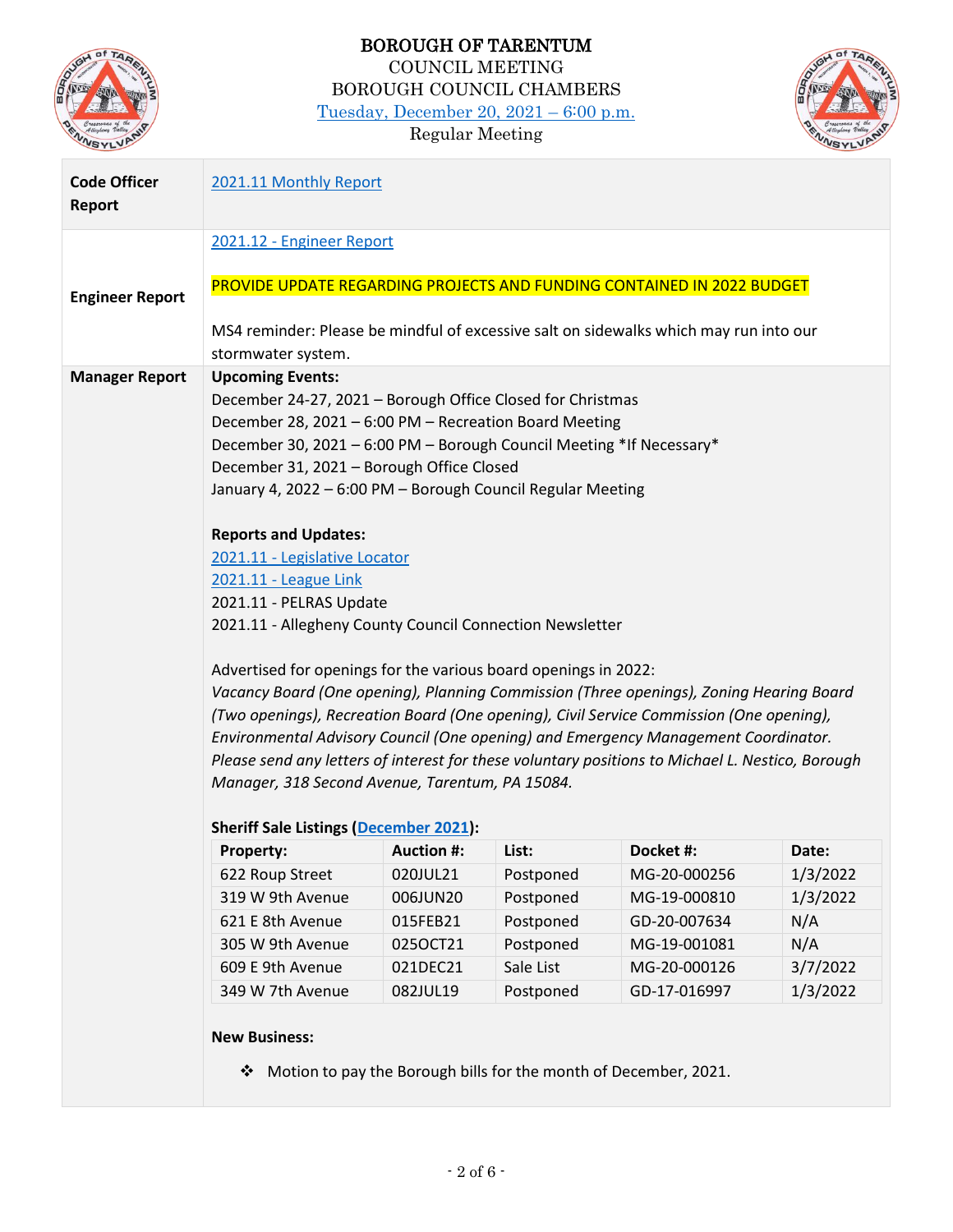

### BOROUGH OF TARENTUM COUNCIL MEETING BOROUGH COUNCIL CHAMBERS [Tuesday, December 20, 2021](http://tarentumboro.com/resources/meetings/2021-12-20-regular-council-meeting) – 6:00 p.m. Regular Meeting



- ❖ Motion to appoint Scott E. Avolio, Esq. and the firm of Avolio Law Group, LLC as interim solicitor for Tarentum Borough.
- ❖ Motion to appoint Gibson-Thomas as the Engineering Firm of Tarentum Borough for 2022.
- ❖ Motion to appoint First National Bank as the depository of Tarentum Borough funds for 2022.
- ❖ Motion to appoint Mark C. Turnley, CPA as Auditor for Tarentum Borough for 2022.
- ❖ Motion to appoint Altany Insurance as the Insurance Brokerage of Tarentum for 2022.
- ❖ Motion to ratify the advertisement of the vacancies of the various boards, committees, and commissions of the Borough of Tarentum for 2022.
- ❖ Motion to advertise the meeting schedule for the various boards, committees and commissions of the Borough of Tarentum for 2021.
- ❖ Motion to advertise the 2021 Tarentum Borough Regular Council meeting schedule for 6:00 P.M. as follows:

| January 4, 2022   | June 7, 2022        | *November 21, 2022 (Mon.) |
|-------------------|---------------------|---------------------------|
| *January 18, 2022 | ^July 12, 2022      | ^December 13, 2022        |
| February 1, 2022  | August 2, 2022      | *December 28, 2022 (Wed)  |
| March 1, 2022     | ^September 13, 2022 |                           |
| April 5, 2022     | October 4, 2022     | ^ Denotes Second Tuesday  |
| May 3, 2022       | November 1, 2022    | * Denotes If Necessary    |

- ❖ Motion to advertise a Tarentum Borough Planning Commission meeting for January 5,  $2022$  at  $p.m.$
- ❖ Motion to advertise notice of a public hearing before Tarentum Borough Council on January 18, 2022 at 5:30 p.m. at which time Borough Council will receive public input on the conditional use zoning request for the property located at 209 Lock Street
- ❖ Motion to ratify the Waste Management Contract.
- ❖ Motion to adopt [Ordinance #21-08:](http://tarentumboro.com/wp-content/uploads/2021/12/21-08-Tax-Rate-Ordinance-Draft.pdf)

ORDINANCE OF THE BOROUGH OF TARENTUM, COUNTY OF ALLEGHENY, COMMONWEALTH OF PENNSYLVANIA, FIXING THE TAX RATE FOR THE YEAR 2022 AT A RATE OF 5.48 MILLS.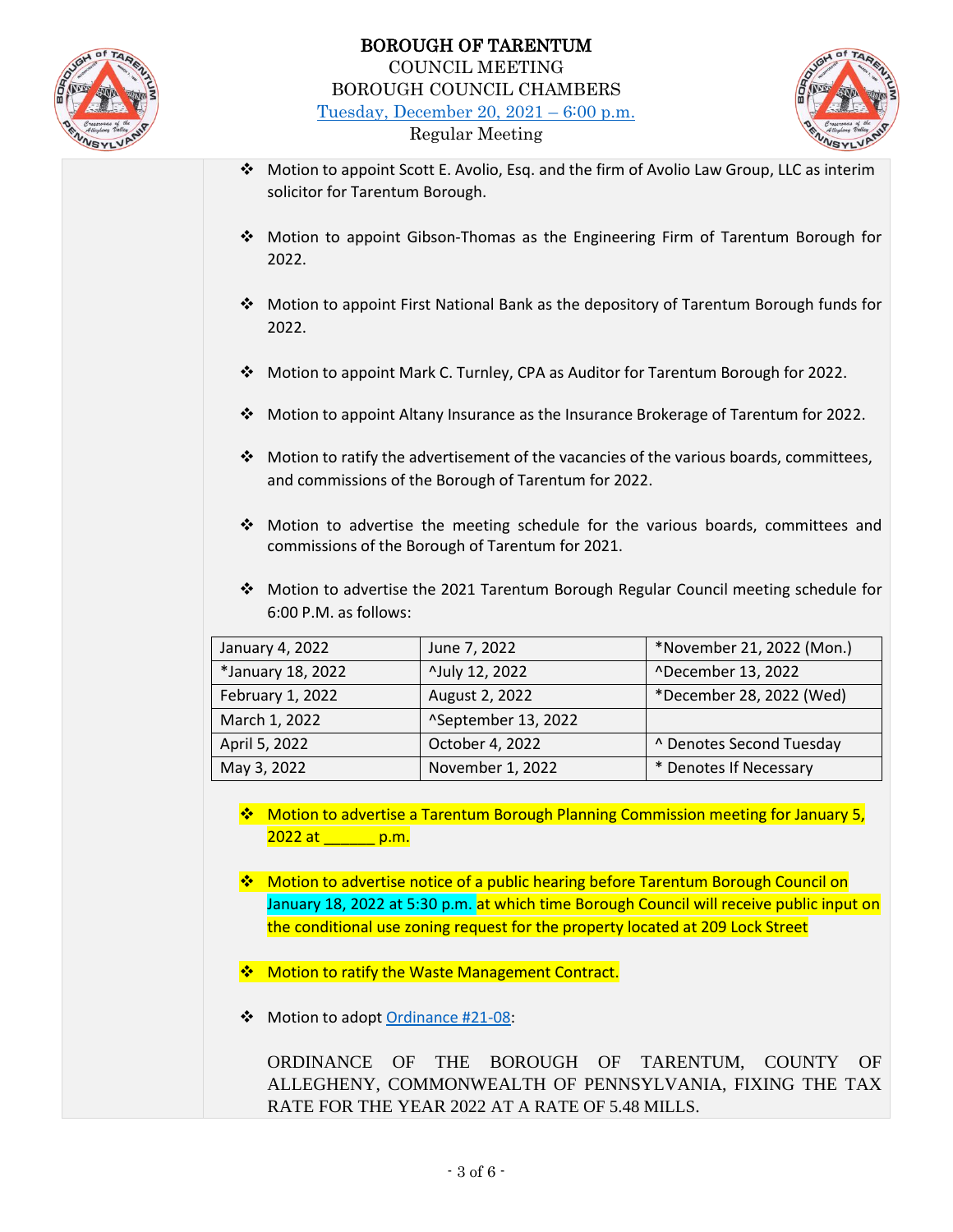



|                  | ❖ Motion to advertise Ordinance #22-01:<br>ORDINANCE OF THE BOROUGH OF TARENTUM, COUNTY OF<br>ALLEGHENY, COMMONWEALTH OF PENNSYLVANIA, FIXING THE<br>LEVELS OF EMPLOYEES OF ALL DEPARTMENTS OF THE BOROUGH<br>OF TARENTUM AND THE RATES OF COMPENSATION THEREOF FOR<br><b>CALENDAR YEAR 2022.</b><br>❖ Motion to advertise Ordinance #22-02:<br>ORDINANCE OF THE BOROUGH OF TARENTUM, COUNTY OF<br>ALLEGHENY, COMMONWEALTH OF PENNSYLVANIA, RENAMING<br>STREETS AND ROADWAYS WITHIN THE MUNICIPAL BOUNDARIES OF<br>TARENTUM BOROUGH.<br>Motion to appoint Carrie Fox as the Tarentum Borough representative of the AVN COG.<br>❖<br>* Motion to appoint Jim Bonner to the Tarentum Borough Planning Commission said term<br>to expire<br>* Motion to appoint Dianna Roney to the Tarentum Borough Planning Commission, said<br>term to expire<br>❖ Resolutions for various fees: Water Rates, Trash Rates, Occupancy Fees<br>Motion to adopt Resolution #21-xx:<br>❖<br>RESOLUTION OF THE BOROUGH OF TARENTUM, COUNTY OF<br>ALLEGHENY, COMMONWEALTH OF PENNSYLVANIA APPROVING<br>THE ACQUISITION AND SUBSEQUENT DISPOSITION OF NUMEROUS<br>PARCELS OF VACANT PROPERTY KNOWN AS BLOCK AND LOT<br><b>NUMBER</b><br>$1223 - G - 23$<br>WOULD<br><b>BE</b><br>IN<br><b>THE</b><br><b>ACCORD</b><br><b>WITH</b><br>COMPREHENSIVE PLAN OF TARENTUM BOROUGH.<br><b>MOTION - BOND ITEMS</b> |
|------------------|-------------------------------------------------------------------------------------------------------------------------------------------------------------------------------------------------------------------------------------------------------------------------------------------------------------------------------------------------------------------------------------------------------------------------------------------------------------------------------------------------------------------------------------------------------------------------------------------------------------------------------------------------------------------------------------------------------------------------------------------------------------------------------------------------------------------------------------------------------------------------------------------------------------------------------------------------------------------------------------------------------------------------------------------------------------------------------------------------------------------------------------------------------------------------------------------------------------------------------------------------------------------------------------------------------------------------------------------------------------------------------------|
| <b>AVNCOG</b>    | <b>Chair: Ms. Fox</b>                                                                                                                                                                                                                                                                                                                                                                                                                                                                                                                                                                                                                                                                                                                                                                                                                                                                                                                                                                                                                                                                                                                                                                                                                                                                                                                                                               |
| <b>Business</b>  | Alternate:                                                                                                                                                                                                                                                                                                                                                                                                                                                                                                                                                                                                                                                                                                                                                                                                                                                                                                                                                                                                                                                                                                                                                                                                                                                                                                                                                                          |
| <b>Advisory</b>  | Chair: Mr. Kerr                                                                                                                                                                                                                                                                                                                                                                                                                                                                                                                                                                                                                                                                                                                                                                                                                                                                                                                                                                                                                                                                                                                                                                                                                                                                                                                                                                     |
| <b>Committee</b> | Member: Ms. Fox                                                                                                                                                                                                                                                                                                                                                                                                                                                                                                                                                                                                                                                                                                                                                                                                                                                                                                                                                                                                                                                                                                                                                                                                                                                                                                                                                                     |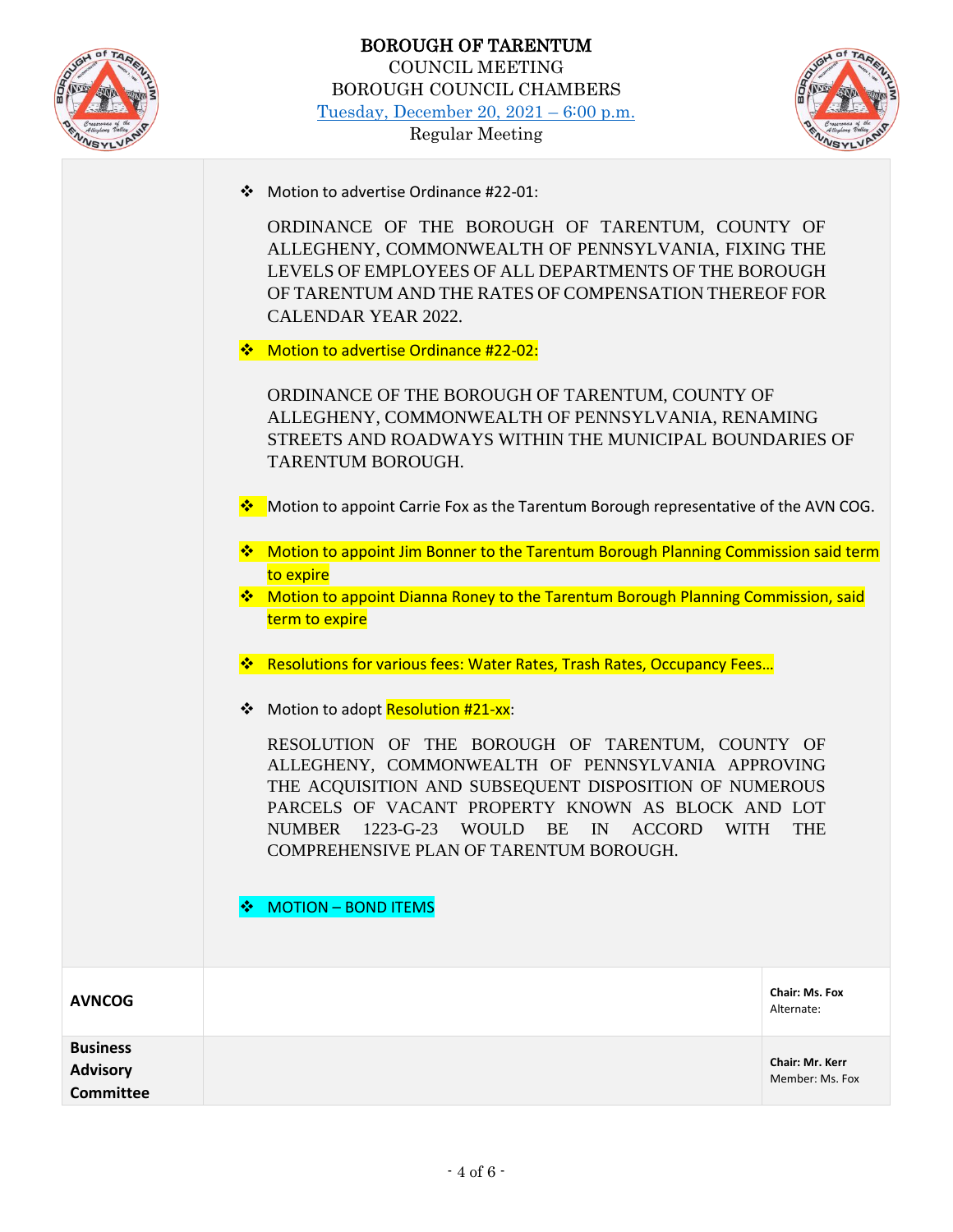|                        | <b>BOROUGH OF TARENTUM</b>                                        |                                       |
|------------------------|-------------------------------------------------------------------|---------------------------------------|
|                        | <b>COUNCIL MEETING</b>                                            |                                       |
|                        | <b>BOROUGH COUNCIL CHAMBERS</b>                                   |                                       |
|                        | Tuesday, December 20, $2021 - 6:00$ p.m.                          |                                       |
|                        | <b>Regular Meeting</b>                                            |                                       |
|                        | 2021.11 - Budget Report                                           |                                       |
|                        | 2021.11 - Check Register                                          |                                       |
|                        | 2021.10 - Real Estate Transfer Tax Report                         |                                       |
|                        | 2021.11 - Real Estate Transfer Tax Report                         |                                       |
|                        |                                                                   |                                       |
| <b>Finance &amp;</b>   |                                                                   | Chair: Mr. Blythe                     |
| Admin.                 | Motion to adopt Resolution #21-xxx:<br>❖                          | Member: Mr. Bonner                    |
|                        | RESOLUTION OF THE BOROUGH OF TARENTUM,                            |                                       |
|                        | COUNTY OF ALLEGHENY, COMMONWEALTH OF                              |                                       |
|                        | PENNSYLVANIA ADOPTING THE 2022 OPERATING                          |                                       |
|                        | BUDGET FOR THE BOROUGH OF TARENTUM.                               |                                       |
|                        |                                                                   |                                       |
| Parks/                 |                                                                   |                                       |
| Recreation/            |                                                                   | Chair: Ms. Fox<br>Member: Mr. Snyder  |
| Library                |                                                                   |                                       |
| Property/Health/       | Motion to appoint Matt Jenkins to the Environmental Advisory<br>❖ | <b>Chair: Mr. Bonner</b>              |
| Zoning                 | Council, said term to expire December 31, 2023.                   | Member: Mr. Snyder                    |
|                        |                                                                   |                                       |
| <b>Public Safety</b>   | <b>Eureka - Monthly Report</b>                                    | Chair: Mr. Blythe                     |
|                        |                                                                   | Member: Mr. Kerr                      |
|                        |                                                                   |                                       |
| <b>Public Works</b>    | 2021.11 Monthly Report                                            | Chair: Ms. Homa<br>Member: Mr. Blythe |
|                        |                                                                   |                                       |
| Redevelopment/         |                                                                   | Chair: Ms. Fox                        |
| Revitalization         |                                                                   | Member: Ms. Homa                      |
|                        |                                                                   |                                       |
| <b>Special Events/</b> |                                                                   | Chair: Mr. Snyder                     |
| <b>Tourism</b>         |                                                                   | Member: Ms. Homa                      |
|                        | Water - 2021.11 - Water Plant Report                              |                                       |
|                        | Electric - 2021.11 - PMEA Monthly e-Newsletter                    |                                       |
|                        |                                                                   |                                       |
|                        | ❖                                                                 |                                       |
|                        | Motion to adopt Resolution #21-21:                                |                                       |
| <b>Utilities</b>       | RESOLUTION OF THE BOROUGH OF TARENTUM, COUNTY                     | <b>Chair: Mr. Bonner</b>              |
|                        | OF ALLEGHENY, COMMONWEALTH OF PENNSYLVANIA                        | Member: Mr. Kerr                      |
|                        | DESIGNATING THE RATES FOR METERED WATER SOLD                      |                                       |
|                        | BY THE BOROUGH TO ITS CUSTOMERS, INCLUDING THE                    |                                       |
|                        | TOWNSHIP OF EAST DEER AND REPEALING ALL RATES                     |                                       |
|                        | INCONSISTENT HEREWITH.                                            |                                       |
|                        |                                                                   |                                       |